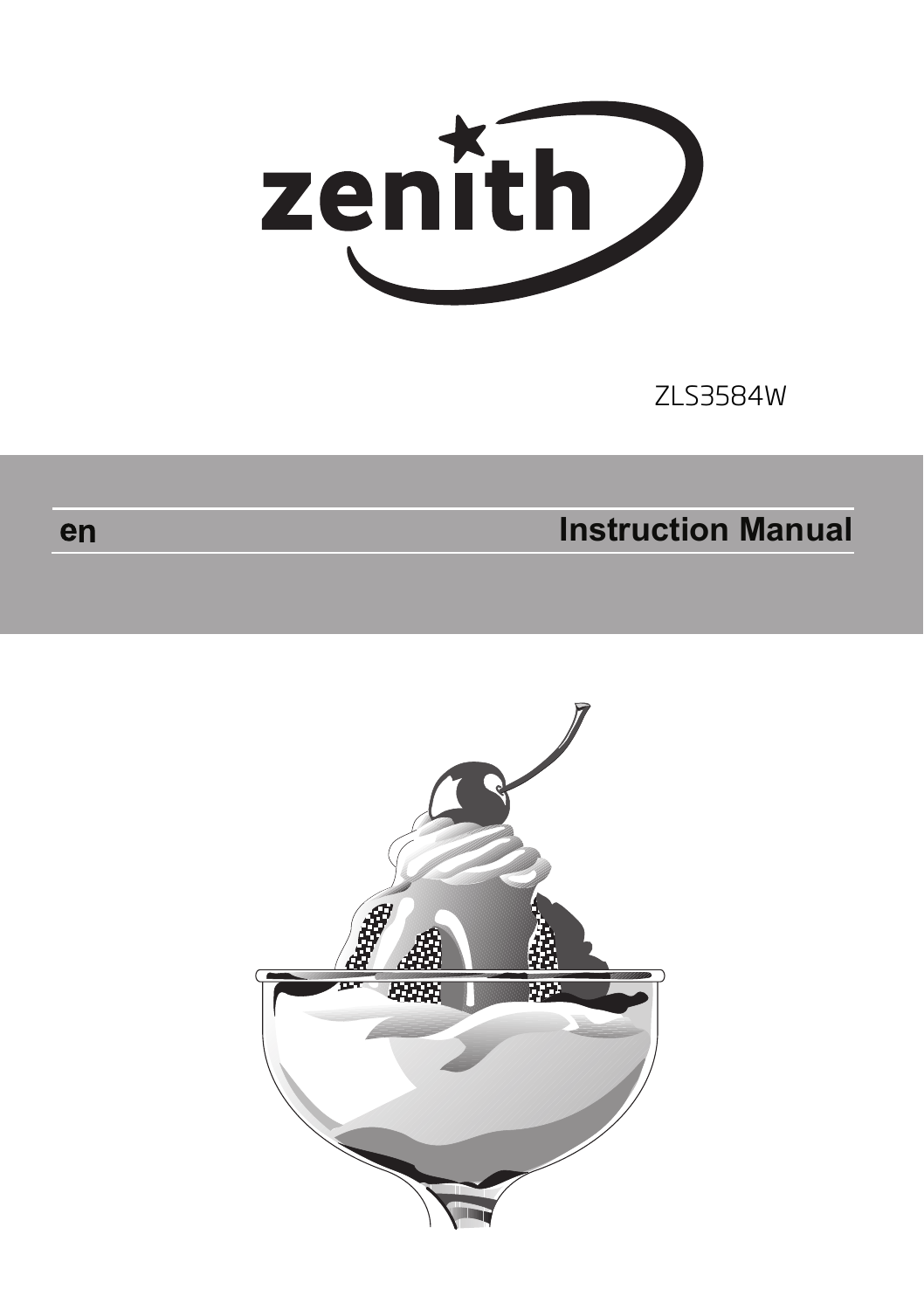## **Please read this manual first!**

Dear Customer,

We hope that your product, which has been produced in a 1st-class manufacturing facility and checked under the most meticulous quality control procedures, will provide you with years of good service.

For this, we recommend you to carefully read the entire manual of your product before using it and keep it at hand for future reference.

## **This manual**

- Will help you use your appliance quickly and safely.
- Read the manual before installing and operating your product.
- Follow the instructions, especially those for safety.
- Keep the manual in an easily accessible place as you may need it later.
- Besides, read also the other documents provided with your product. Please note that this manual may be valid for other models as well.

# **Symbols and their descriptions**

This instruction manual contains the following symbols:

C Important information or useful usage tips.

 $\triangle$  Warning against dangerous conditions for life and property.

 $\triangle$  Warning against electric voltage.

## C **INFORMATION**



The model information as stored in the product data base can be reached by entering following website and searching for your model identifier (\*) found on energy label.

https://eprel.ec.europa.eu/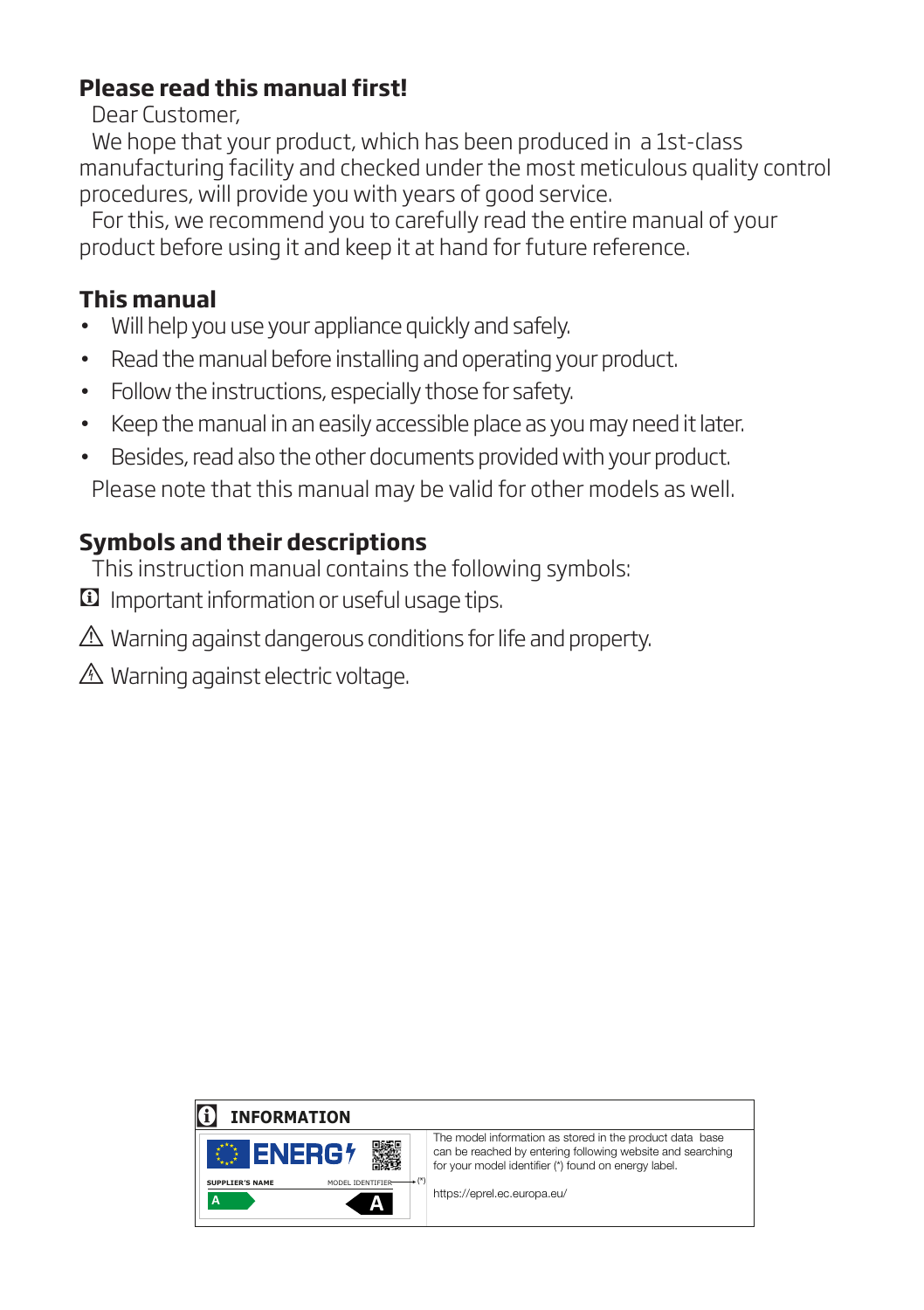# **1 Your refrigerator 3**

| 2 Warnings |  |
|------------|--|
|            |  |

| Warning! This appliance must be    |  |
|------------------------------------|--|
|                                    |  |
|                                    |  |
| Compliance with WEEE Directive and |  |
| Disposing of the Waste Product:  6 |  |
| Compliance with rohs directive:  6 |  |
|                                    |  |
| <b>3 Installation</b>              |  |
|                                    |  |

| Transportation Instructions 8 |  |
|-------------------------------|--|
|                               |  |

| <b>4 Before operating</b>                                    |    |
|--------------------------------------------------------------|----|
|                                                              |    |
| 5 Using your refrigerator 13                                 |    |
| Temperature Control And<br>Changing the illumination lamp 15 |    |
| <b>6 Maintenance and</b><br>cleaning                         | 16 |
| <b>7 Do's and Don'ts</b>                                     | 17 |
| <b>8 Guarantee Details</b>                                   | 18 |
| <b>9 How To Obtain Service</b>                               |    |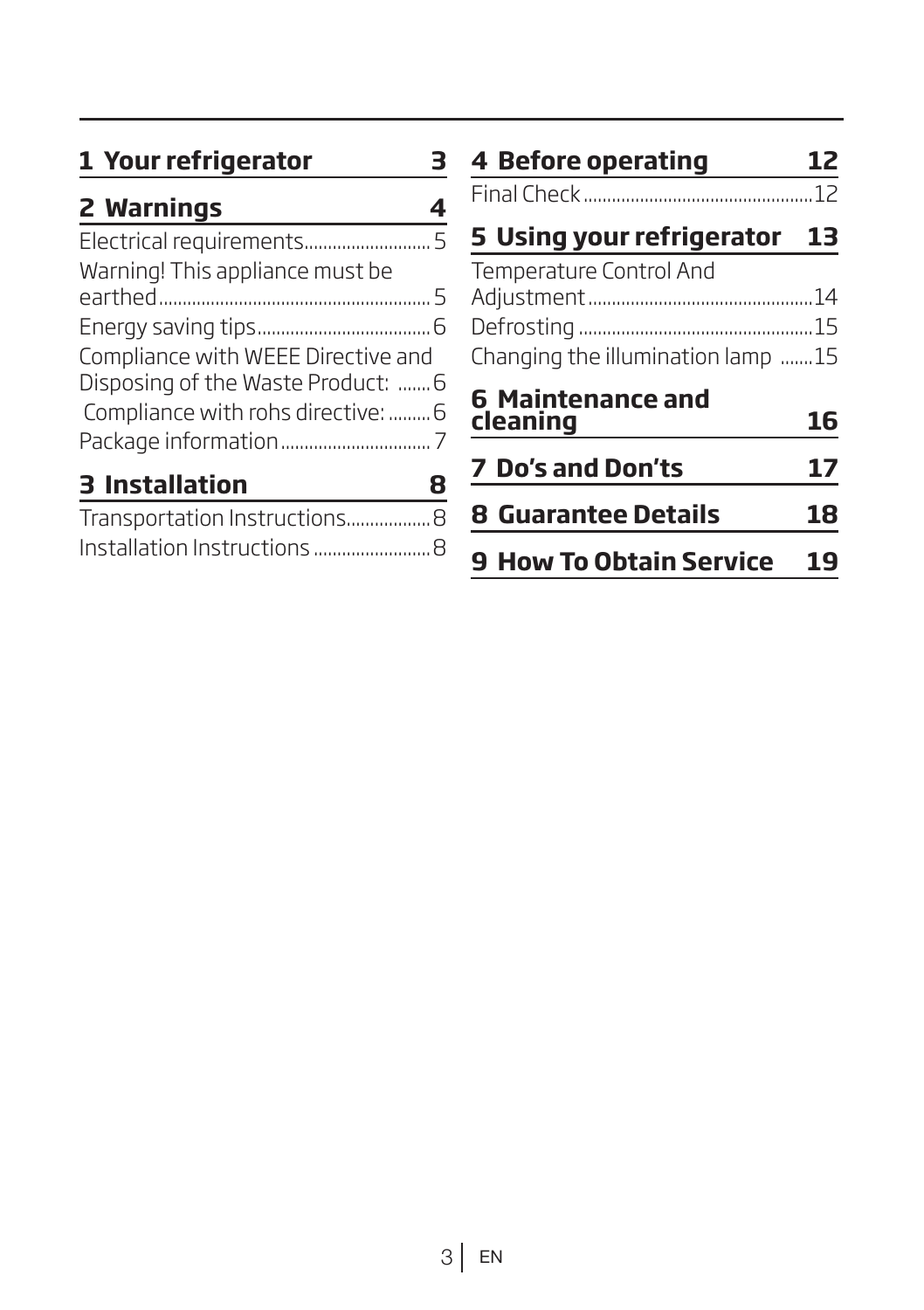# **1 Your refrigerator**



- 1. Movable shelves
- 2. Interior light & Thermostat knob
- 3. Wine rack
- 4. Defrost water collection channel
- -Drain tube
	- 5. Crisper cover
	- 6. Crisper
- 7. Adjustable front feet
- 8. Door shelves
- 9. Egg tray
- 10. Bottle shelf
- 11. Top trim

C Figures that take place in this instruction manual are schematic and may not correspond exactly with your product. If the subject parts are not included in the product you have purchased, then it is valid for other models.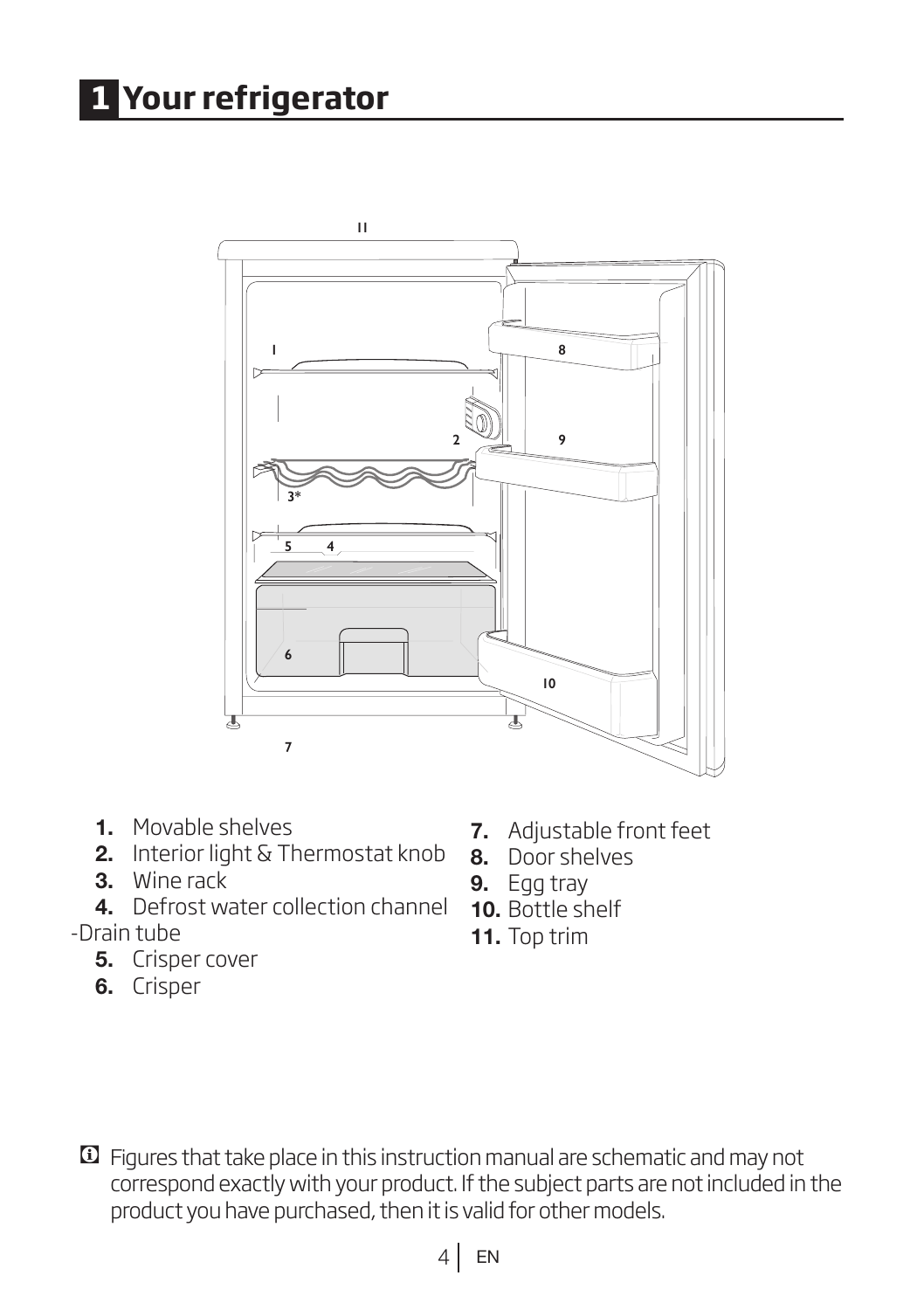# **2 Safety and Environment Instructions**

This section provides the safety instructions necessary to prevent the risk of injury and material damage. Failure to observe these instructions will invalidate all types of product warranty.

# **Intended use**

|     | WARNING:<br>Keep ventilation openings,<br>in the appliance enclosure or<br>in the built-instructure, clear<br>of obstruction.                                                                |
|-----|----------------------------------------------------------------------------------------------------------------------------------------------------------------------------------------------|
|     | <b>WARNING:</b><br>Do not use mechanical<br>devices or other means to<br>accelerate the defrosting<br>process, other than those<br>recommended by<br>the<br>manufacturer.                    |
|     | <b>WARNING:</b><br>Do not damage the<br>refrigerant circuit.                                                                                                                                 |
| ∕∖  | <b>WARNING:</b><br>Do not use electrical<br>appliances inside the food<br>storage compartments<br>of the appliance, unless<br>they are of the type<br>recommended by<br>the<br>manufacturer. |
| ⁄≬\ | <b>WARNING:</b><br>Do not store explosive<br>substances such as aerosol<br>cans with a flammable<br>propellant in this appliance.                                                            |

# **General Safety**

- This product should not be used by persons with physical, sensory and mental disabilities, without sufficient knowledge and experience or by children. The device can only be used by such persons under supervision and instruction of a person responsible for their safety. Children should not be allowed to play with this device.
- In case of malfunction, unplug the device.
- After unplugging, wait at least 5 minutes before plugging in again.
- Unplug the product when not in use.
- Do not touch the plug with wet hands! Do not pull the cable to plug off, always hold the plug.
- Do not plug in the refrigerator if the socket is loose.
- Unplug the product during installation, maintenance, cleaning and repair.
- If the product will not be used for a while, unplug the product and remove any food inside.
- Do not use the product when the compartment with circuit cards located on the upper back part of the product (electrical card box cover) (1) is open.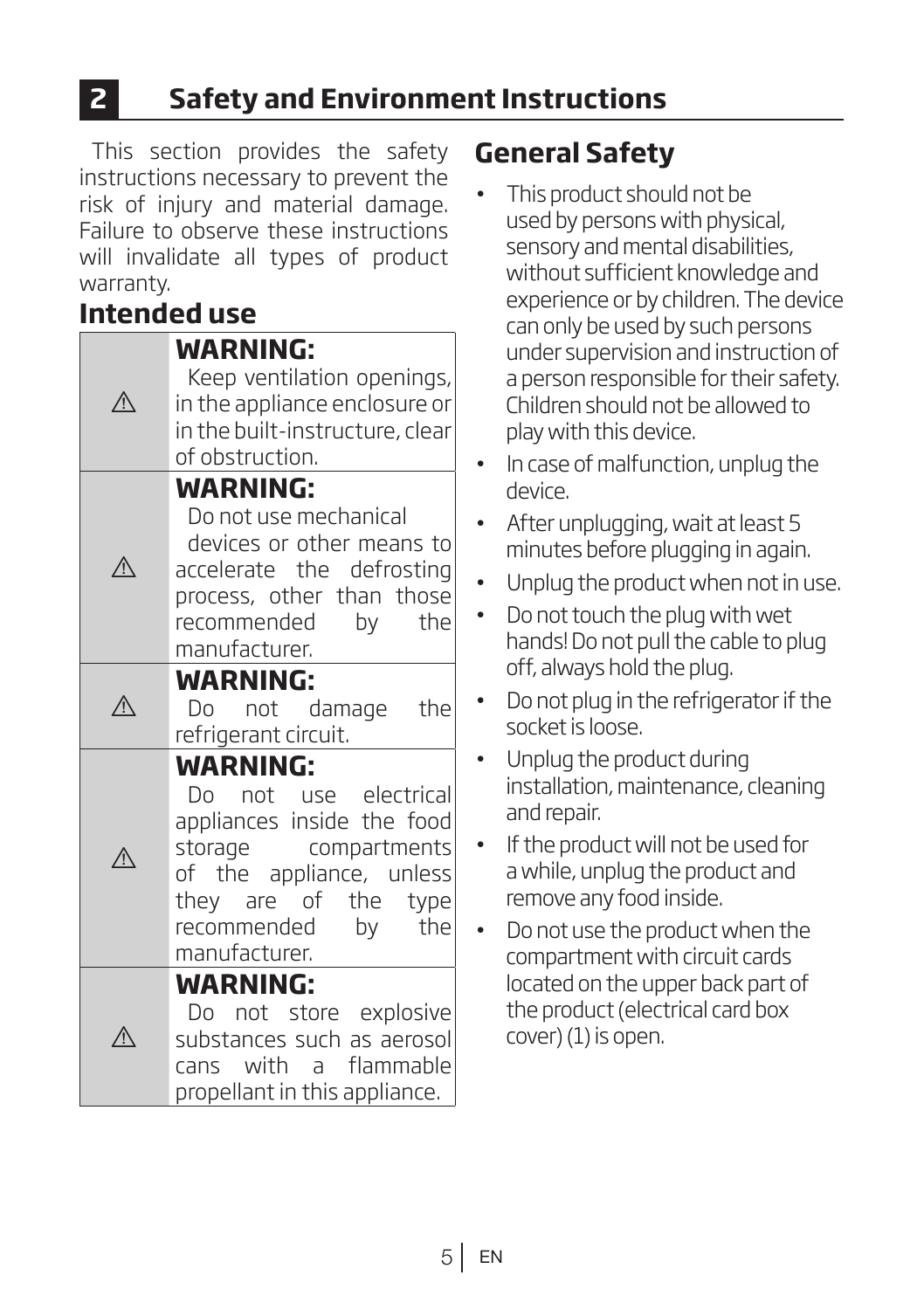



- Do not use steam or steamed cleaning materials for cleaning the refrigerator and melting the ice inside. Steam may come into contact with the electrified areas and cause short circuit or electric shock!
- Do not wash the product by spraying or pouring water on it! Danger of electric shock!
- In case of malfunction, do not use the product, as it may cause electric shock. Contact the authorized service before doing anything.
- Plug the product into an earthed socket. Earthing must be done by a qualified electrician.
- If the product has LED type lighting, contact the authorized service for replacing or in case of any problem.
- Do not touch frozen food with wet hands! It may adhere to your hands!
- Do not place liquids in bottles and cans into the freezer compartment. They may burst out!
- Place liquids in upright position after tightly closing the lid.
- Do not spray flammable substances near the product, as it may burn or explode.
- Do not keep flammable materials and products with flammable gas (sprays, etc.) in the refrigerator.
- Do not place containers holding liquids on top of the product. Splashing water on an electrified part may cause electric shock and risk of fire.
- Exposing the product to rain, snow, sunlight and wind will cause electrical danger. When relocating the product, do not pull by holding the door handle. The handle may come off.
- Take care to avoid trapping any part of your hands or body in any of the moving parts inside the product.
- Do not step or lean on the door, drawers and similar parts of the refrigerator. This will cause the product to fall down and cause damage to the parts.
- Take care not to trap the power cable.



- When positioning the appliance, ensure the supply cord is not trapped or damaged.
- Do not locate multiple portable socket-outlets or portable power supplies at the rear of the appliance.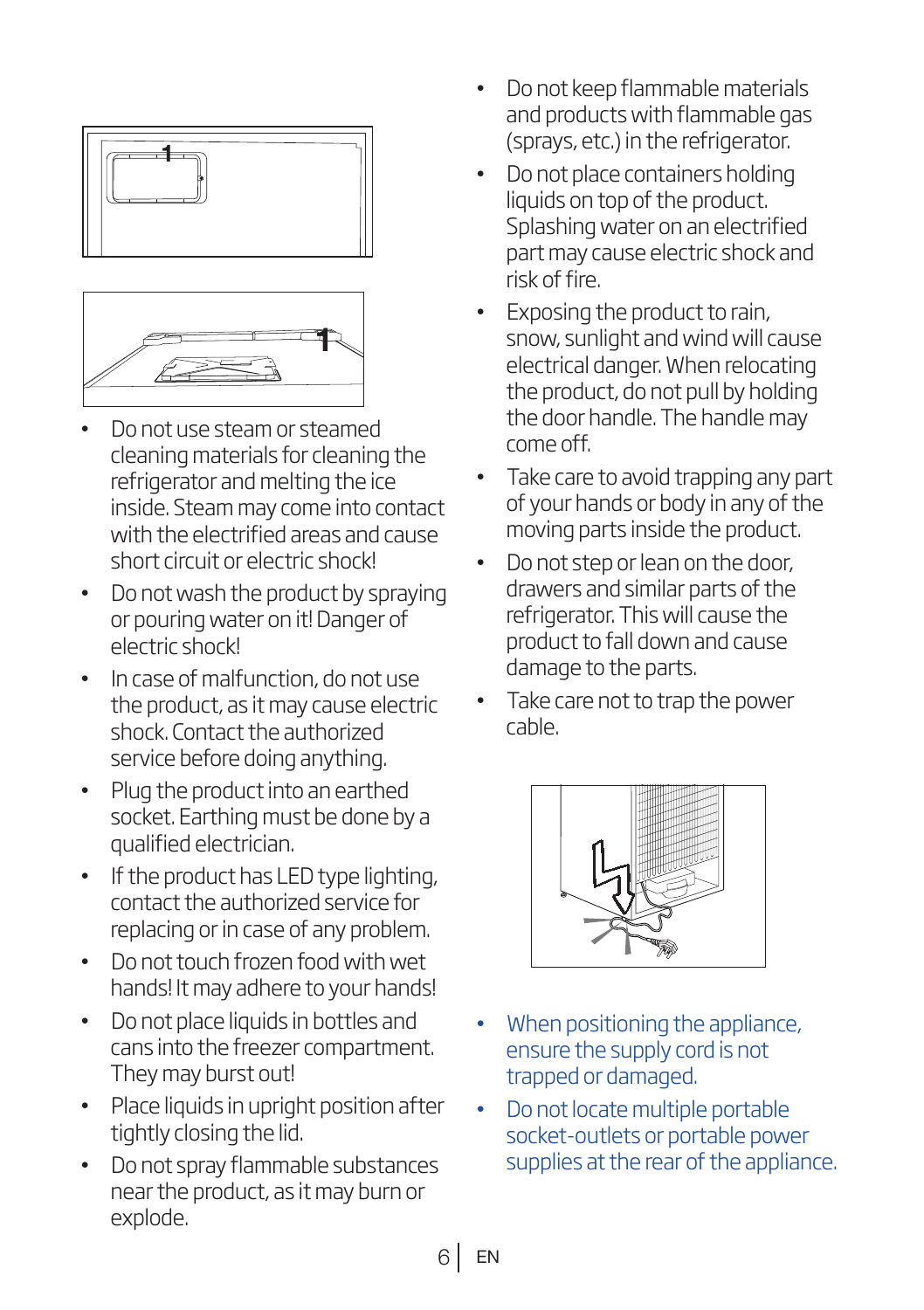- Children aged from 3 to 8 years are allowed to load and unload refrigerating appliances.
- To avoid contamination of food, please respect the following instructions:
- – Opening the door for long periods can cause a significant increase of the temperature in the compartments of the appliance.
- – Clean regularly surfaces that can come in contact with food and accessible drainage systems.
- – Clean water tanks if they have not been used for 48 h; flush the water system connected to a water supply if water has not been drawn for 5 days.
- – Store raw meat and fish in suitable containers in the refrigerator, so that it is not in contact with or drip onto other food.
- – Two-star frozen-food compartments are suitable for storing pre-frozen food, storing or making icecream and making ice cubes.
- – One-, two- and three-star compartments are not suitable for the freezing of fresh food.
- – If the refrigerating appliance is left empty for long periods, switch off, defrost, clean, dry, and leave the door open to prevent mould developing within the appliance.

# **1.1.1 HC Warning**

If the product comprises a cooling system using R600a gas, take care to avoid damaging the cooling system and its pipe while using and moving the product. This gas is flammable. If the cooling system is damaged, keep the product away from sources of fire and ventilate the room immediately.

 $\Omega$ The label on the inner left side indicates the type of gas used in the product.

## **1.1.2 For Models with Water Dispenser**

- Pressure for cold water inlet shall be maximum 90 psi (6.2 bar). If your water pressure exceeds 80 psi (5.5 bar), use a pressure limiting valve in your mains system. If you do not know how to check your water pressure, ask for the help of a professional plumber.
- If there is risk of water hammer effect in your installation, always use a water hammer prevention equipment in your installation. Consult Professional plumbers if you are not sure that there is no water hammer effect in your installation.
- Do not install on the hot water inlet. Take precautions against of the risk of freezing of the hoses. Water temperature operating interval shall be 33°F (0.6°C) minimum and 100°F (38°C) maximum.
- Use drinking water only.

# **Intended Use**

This product is designed for home use. It is not intended for commercial use.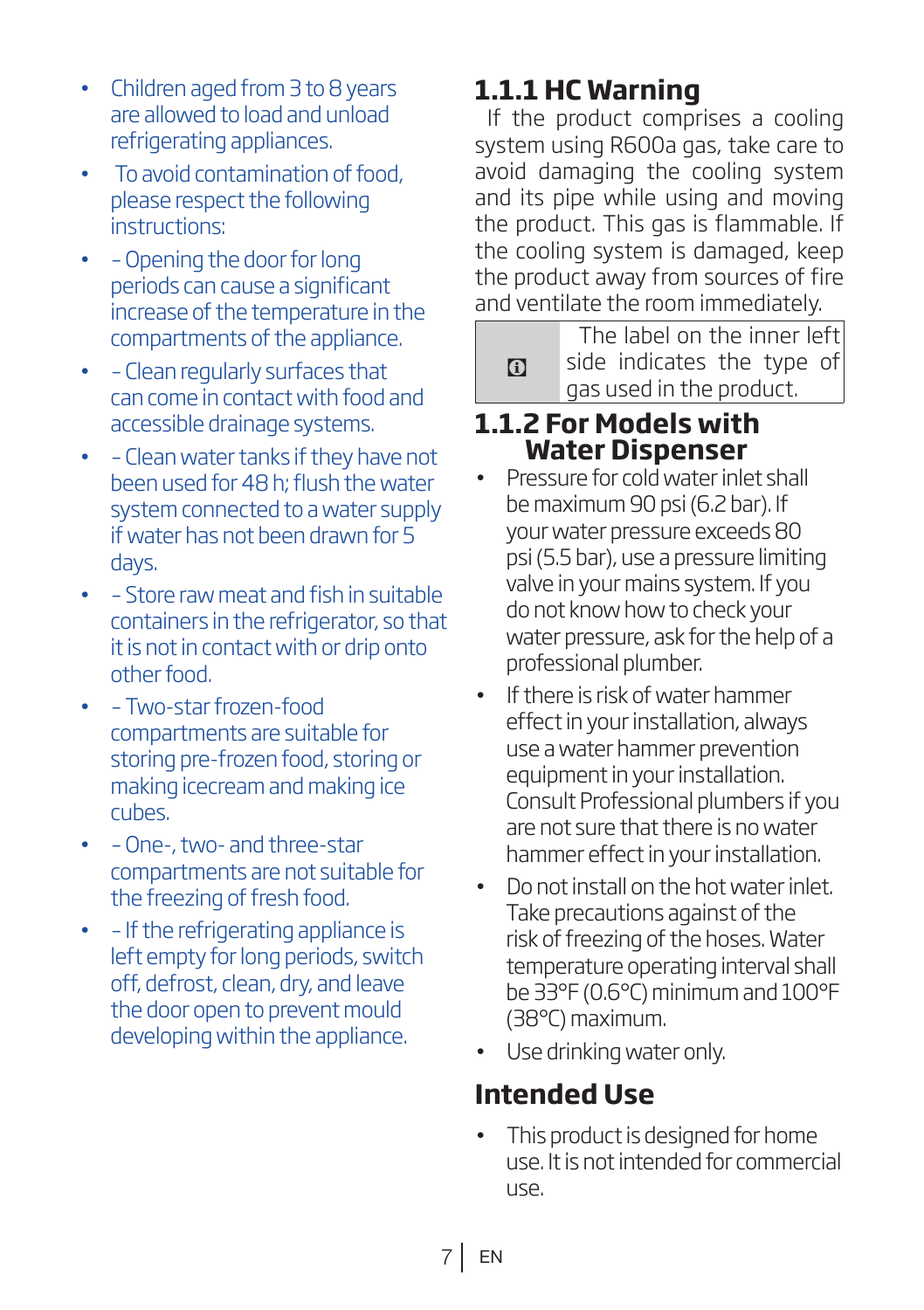- The product should be used to store food and beverages only.
- Do not keep sensitive products requiring controlled temperatures (vaccines, heat sensitive medication, medical supplies, etc.) in the refrigerator.
- The manufacturer assumes no responsibility for any damage due to misuse or mishandling.
- Original spare parts will be provided for 10 years, following the product purchasing date.

# **Child Safety**

- Keep packaging materials out of children's reach.
- Do not allow the children to play with the product.
- If the product's door comprises a lock, keep the key out of children's reach.

# **Compliance with WEEE Directive and Disposing of the Waste Product**

This product complies with EU WEEE Directive (2012/19/EU). This product bears a classification symbol for waste electrical and electronic equipment (WEEE).



This product has been manufactured with high quality parts and materials which can be reused and are suitable for recycling. Do not dispose of the waste product with

normal domestic and other wastes at the end of its service life. Take it to the collection center for the recycling of electrical and electronic equipment. Please consult your local authorities<br>to learn, about, these collection about these collection centers.

# **Compliance with RoHS Directive**

• This product complies with EU WEEE Directive (2011/65/EU). It does not contain harmful and prohibited materials specified in the Directive.

# **Package Information**

Packaging materials of the product are manufactured from recyclable materials in accordance with our National Environment Regulations. Do not dispose of the packaging materials together with the domestic or other wastes. Take them to the packaging material collection points designated by the local authorities.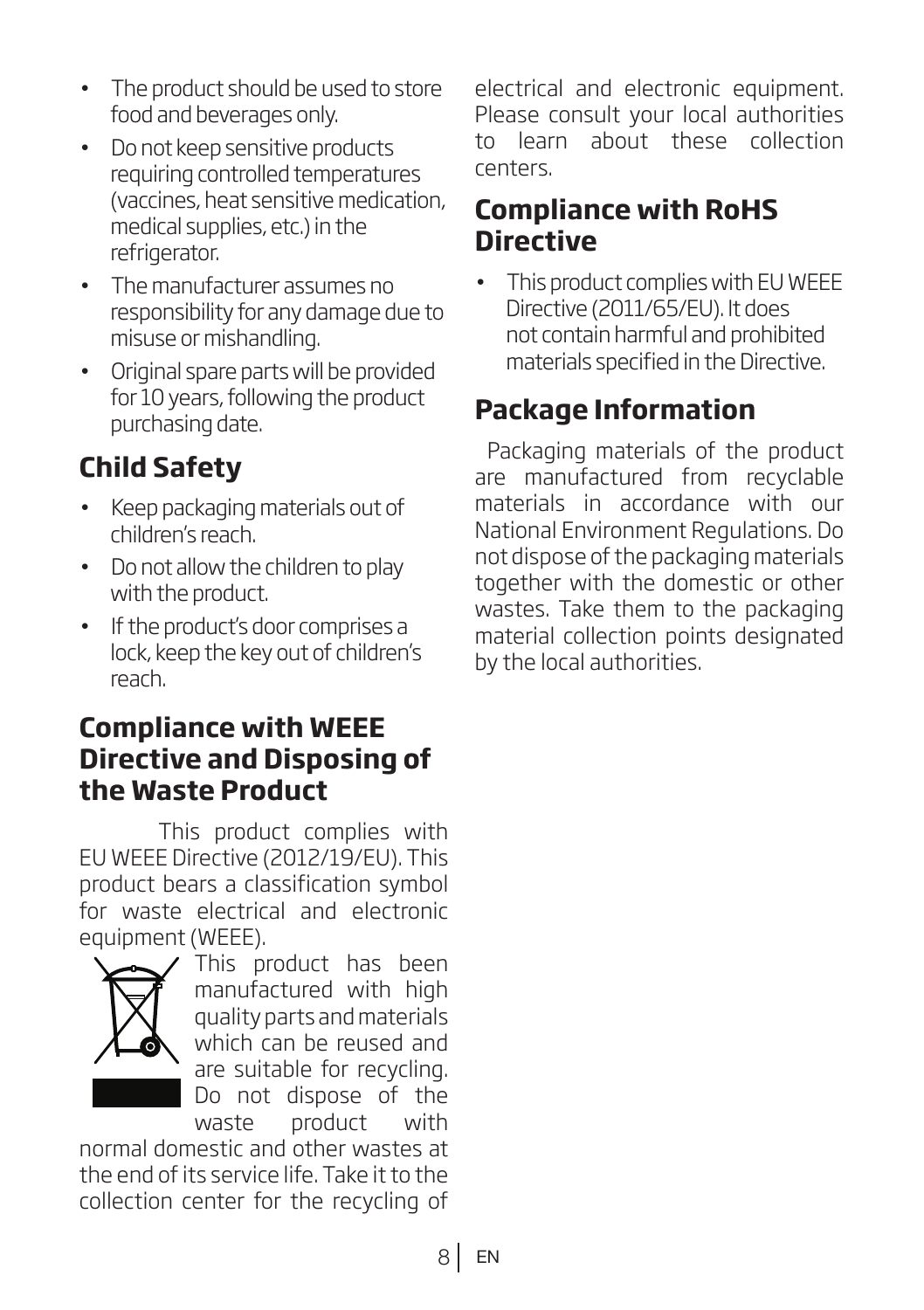# **3 Installation**

## **Transportation Instructions**

- **1.** The appliance should be transported only in a vertical upright position. The packing as supplied must be intact during transportation.
- **2.** If during the course of transport the appliance has to be transported horizontally, it must only be laid on its right hand side when standing in the front of the appliance. After bringing it to upright position,it must not be operated for at least 4 hours to allow the system to settle.
- **3.** Failure to comply with the above instructions could result in damage occuring to the appliance. The manufacturer will not be held responsible if these instructions are disregarded.
- **4.** The appliance must be protected against rain, moisture and other atmospheric influences.
- **5.** Empty any water in the drain tray before moving see section "Defrosting" and "Cleaning & Care" for further information

#### **Important :**

Make sure the plastic evaporating pan at the back of the product collects water properly.

#### **Important :**

Care must be taken while cleaning / carrying the appliance to avoid touching the bottom of the condenser metal wires at the back of theappliance as you might injure your fingers and hands.

### **Important :**

This appliance is not designed for stacking with any other appliance. When positioning your appliance, take care not to damage your flooring, pipes,wall coverings etc. Do not move the appliance by pulling by the door or handle.Do not attempt to sit or stand on top of your appliance as it is not designed for such use. You could injure yourself or damage the appliance.

### **Important :**

Make sure that mains cable is not caught under the appliance during and after carrying / moving the appliance, to avoid the mains cable becoming cut or damaged."Do not allow children to play with the appliance or tamper with the controls.

# **Installation Instructions**

**1.** If possible avoid placing the appliance near cookers, radiators or in direct sunlight as this will cause the compressor to run for long periods. If installed next to a source of heat or refrigerator, maintain the following minimum side clearances:

From Cookers 2" (50 mm) From Radiators 12" (300 mm) From Refrigerators or Larder Fridge 1" (25 mm)

- **2.** No gap is required at sides and top. See item 3 below to ensure a gap is obtained at the rear of the appliance. If a gap is available on side and top, retain it if possible as it would improve the air circulation around the appliance.
- **3.** Fit the two plastic wall spacer supplied with the appliance on to the condenser at the back of the

9 EN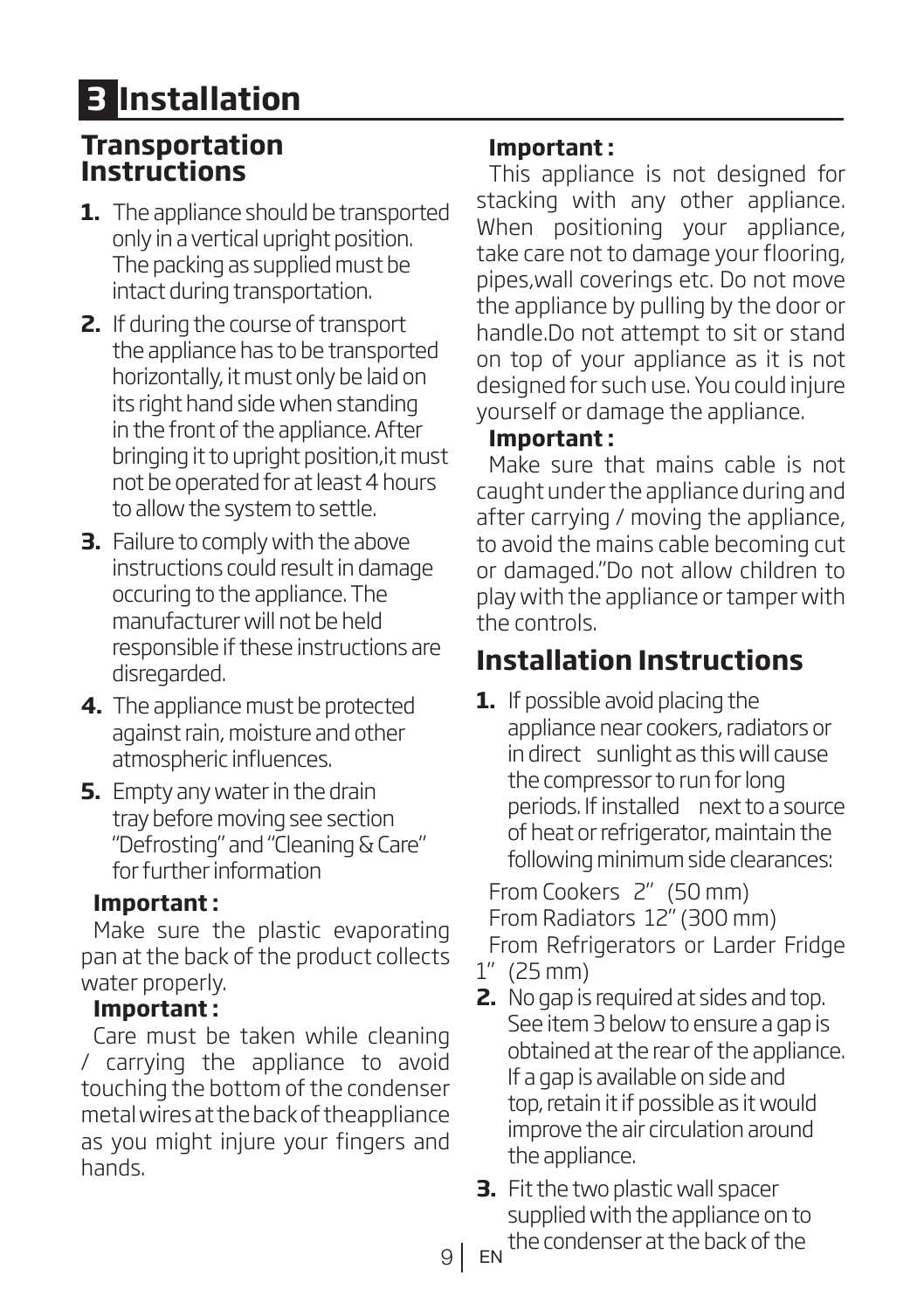

refrigerator by rotating 1/4 turn (see diagram).

- **4.** The appliance should be located on a smooth surface. The two front feet can be adjusted as required. To ensure that your appliance is standing upright adjust the two front feet, by turning clockwise or anti-clockwise, until the product is in firm contact with the floor. Correct adiustment of feet avoids excessive vibration and noise.
- **5.** Refer to "Cleaning and Care" section to prepare your appliance for use.
- **6.** This appliance has been designed to operate in ambient temperatures between +10 and +32 degrees C (50 and 90 degrees F). Therefore if the appliance is installed in an unheated / cold room (E.g.: Conservatory /annex / shed / garage etc.) then the appliance may not operate and as a result the storage time of food may be reduced.
- **7.** A special receptacle is supplied to store the mains plug during transit. The receptacle is fixed at the back of



the cabinet, on the right hand side of the compressor. (See diagram) Gently remove the plug from the receptacle.

**8.** Never pull the mains cord, you may damage the appliance. In the case of transportation, ensure you locate the plug in the receptacle provided to avoid transit damage.The space in the room where the appliance is installed must not be smaller than 10 cubic metres.

#### **WARNING:**

Do not locate extension sockets or charging transformers/power supplies or Lithium-Iron battery operated products adjacent to the compressor as they could overheat.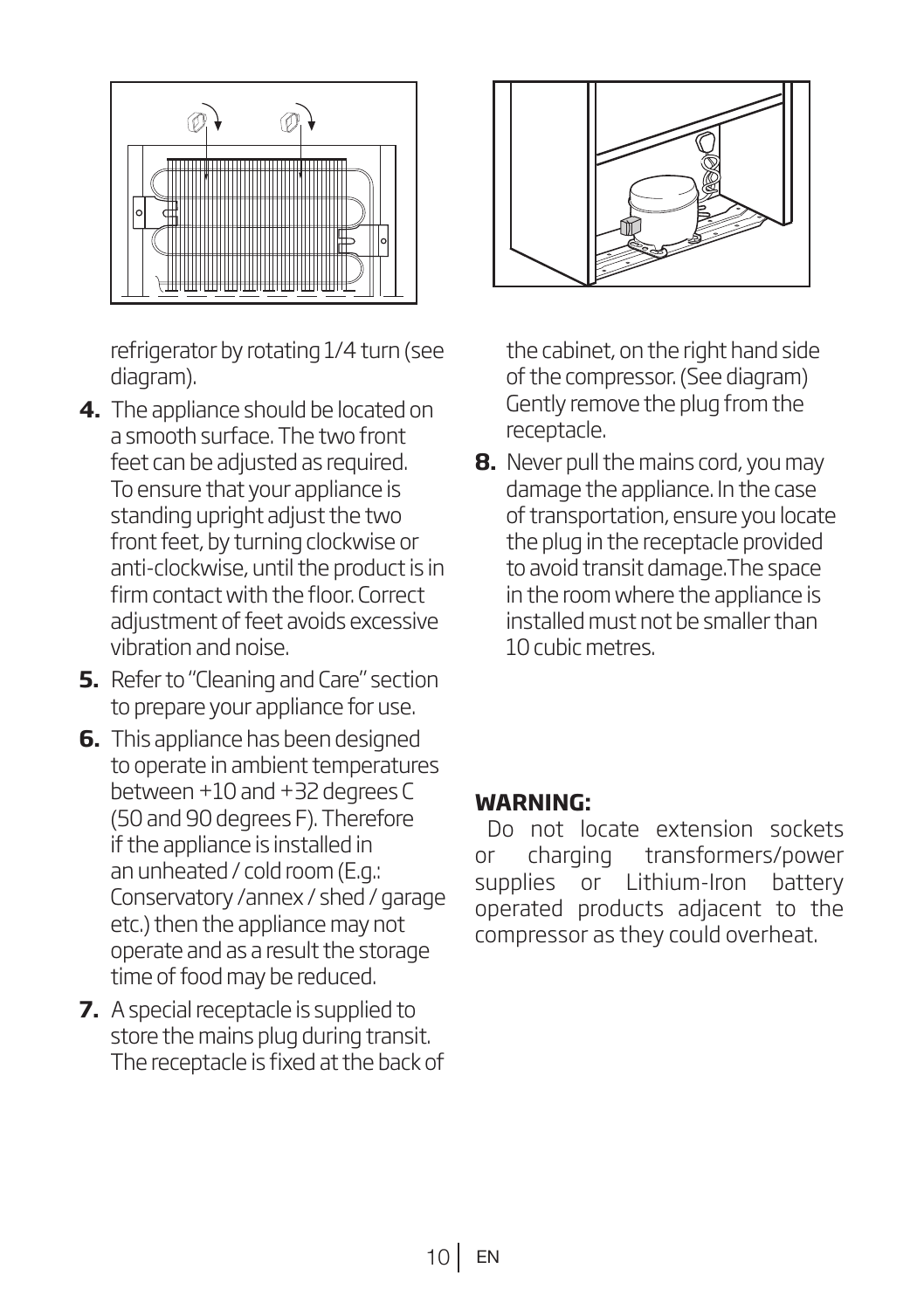## **Repositioning The Door**

Follow the step by step instructions and the diagram below. Numbers in brackets refer to diagrams.



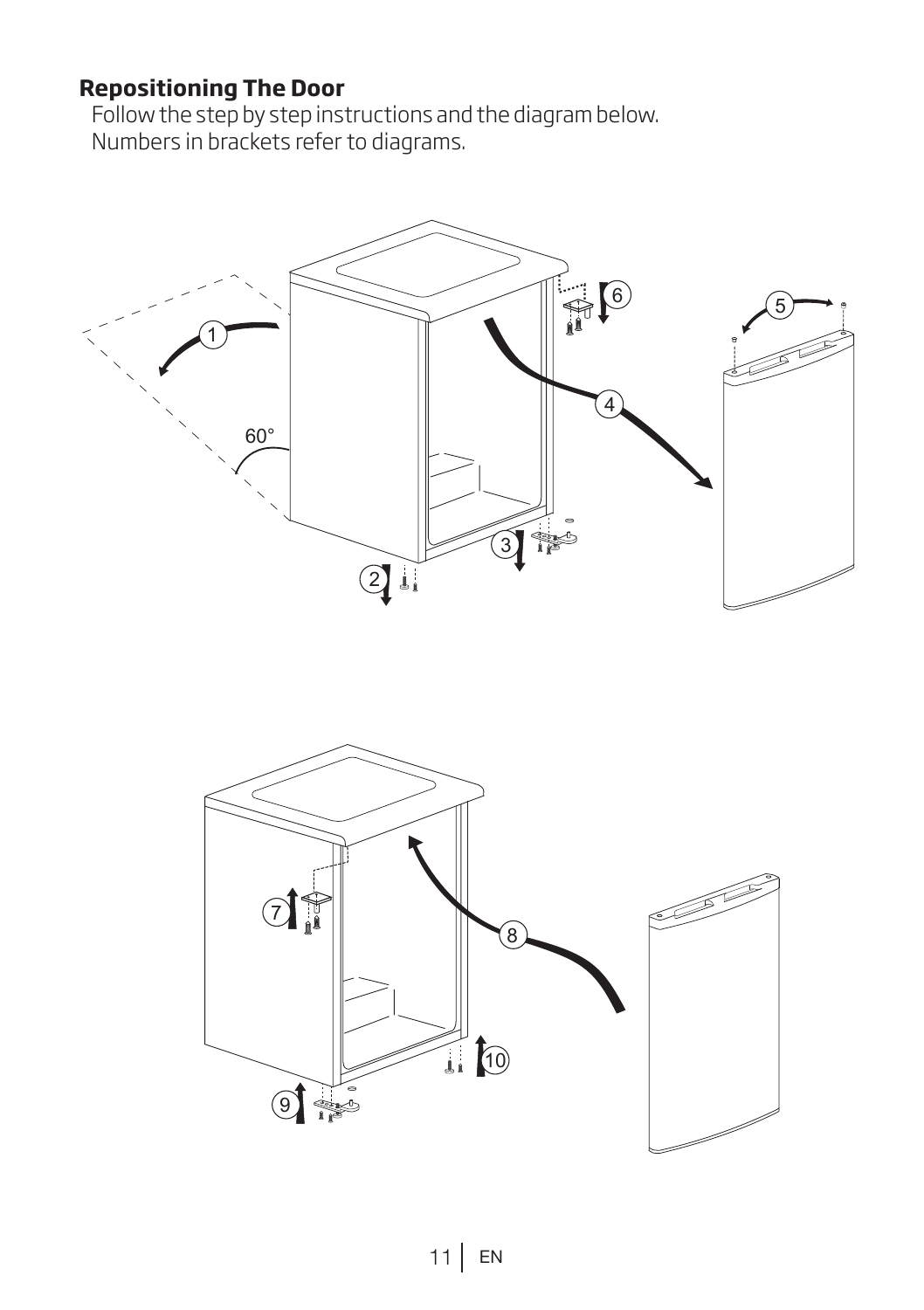1. Switch off at the socket outlet and pull out the mains plug.

2. Remove all food, loose items and fittings from inside the appliance and door shelves.

3. Carefully tilt the appliance on its back side. (1) (You may need somebody to help you.) Take care not to damage the appliance by laying on some protective material (e.g. its original packaging). Make sure that you tilt the appliance on its back side, otherwise compressor oil may block the pipes and you may damage the appliance.

4. Unscrew and remove the LHS front feet and bolt (2).

**5.** Unscrew the bolts and remove the bottom hinge while holding the door (3).

**6.** Remove the door carefully from the top hinge by sliding down wards  $(4).$ 

7. Reposition top hinge bushing and blanking plug on the opposite side and stand the door safely (5). You may find it easier to remove the bushing and the plug with the tip of a small screwdriver. Take care not to mark the door.

8. Reposition the top hinge on the opposite side (6 and 7).

9. To refit the door, locate the top hinge in the door, attach to the cabinet and hold the door (8).

10. Fit the bottom hinge (9). If necessary adjust and then tighten the bolts. Ensure,that the door opens and closes easily and that there are no gaps allowing air into the cabinet. If there are gaps between the door seal and the cabinet,adjust the door seal by gently pulling away from the door using fingers.

11. Fit the other front feet.

12. Fit the plugs on the holes on inner liner .

**13.** Carefully stand your appliance. (You may need somebody to help you.)

14. Adjust the front feet (See Installation Instructions)

15. Put back all, loose items and fittings.

16. Wait for at least 4 hours to allow the system to settle before switching on.Spare plastic parts supplied with the appliance are for your future use during door repositioning.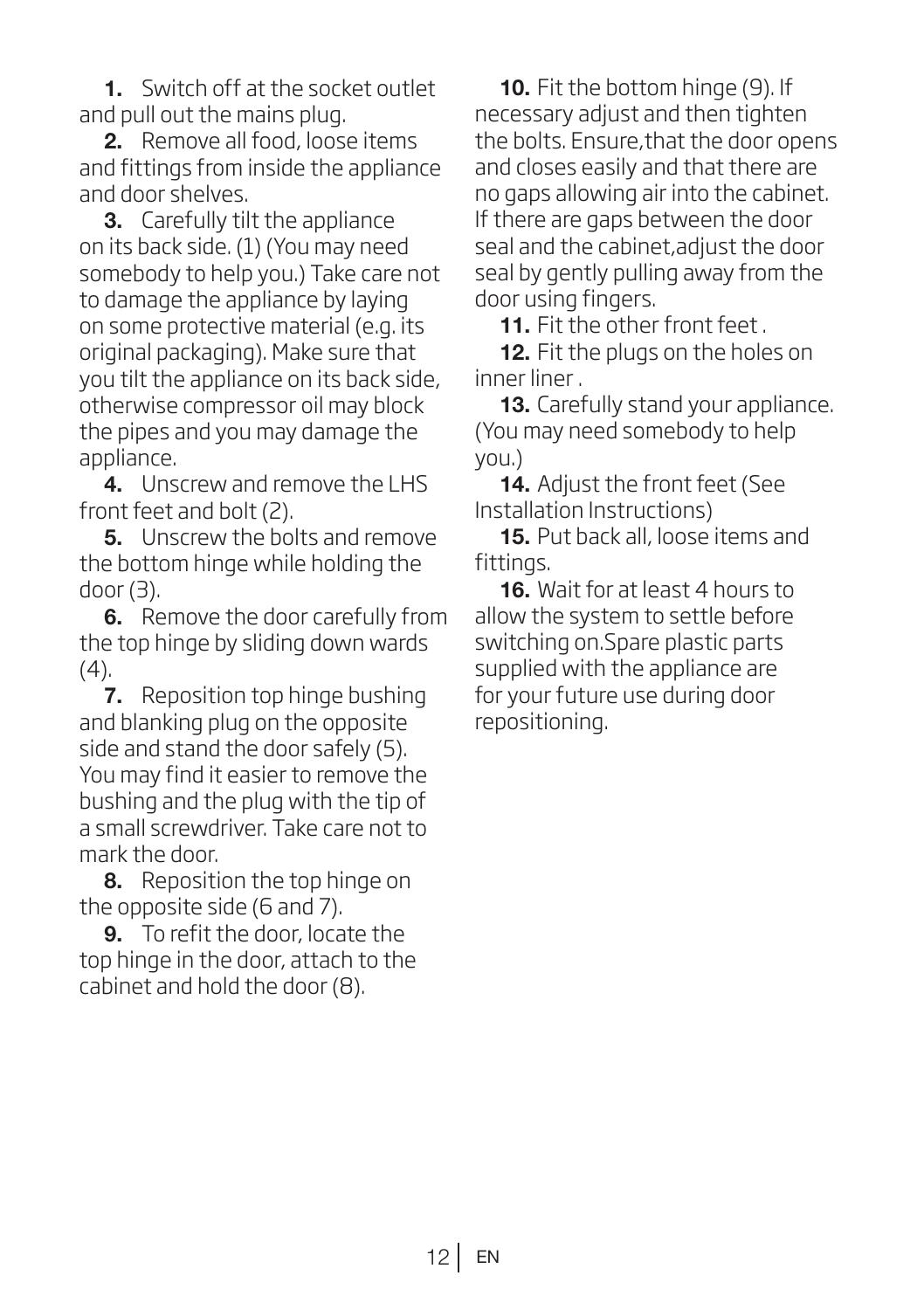# **Final Check**

Before you start using the fridge/ freezer check that:

- **1.** The feet have been adjusted for perfect levelling.
- **2.** The interior is dry and air can circulate freely.
- **3.** Clean the interior as recommended under "Cleaning And Care."
- **4.** Insert the plug into the wall socket and switch on the electricity supply. When the door is open the interior light will come on.
- **5.** You will hear a noise as the compressor starts up. The liquid and gases sealed within the refrigeration system may also give rise to noise, whether the compressor is running or not which is quite normal.
- **6.** Slight undulation of the top of the cabinet is quite normal due to the manufacturing process used, so do not worry, it is not a defect.
- **7.** We recommend that you set the thermostat knob at 3 (three) and monitor the temperature to ensure the appliance maintains desired storage temperatures (See section Temperature Control and Adjustment).
- **8.** Do not load the appliance immediately it is switched on. Wait until the correct storage temperature has been reached. We recommend that you check the temperature with an accurate thermometer (see; Temperature Control and Adjustment).
- **9.** Important Note : Ice formation at the back is normal, do not worry. (See Defrosting)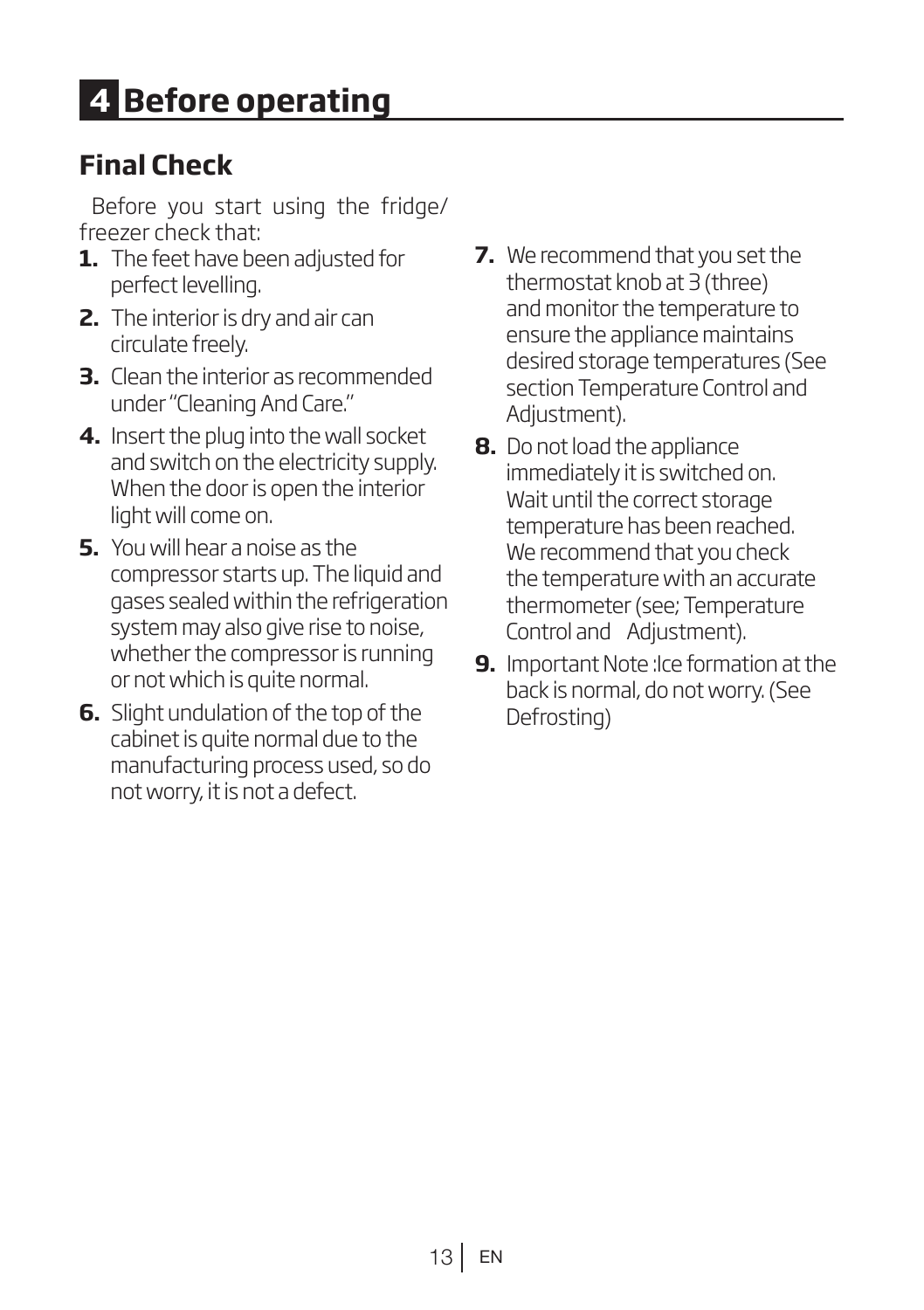# **5 Using your refrigerator**



### **Arrangement Examples (See diagram).**

- **1.** Baked, chilled cooked food, dairy products.
- **2.** Meat, sausages, cold cuts, cans.
- **3.** Wine rack
- **4.** Fruit, vegetables, salads.
- **5.** Tubes, small bottles and cans.
- **6.** Egg tray.
- **7.** Butter, cheese, dairy products.
- **8.** Beverages, large bottles.

The following guidelines and recommendations are suggested to obtain the best results and storage hygiene.

**1.** Appliance is for the short term storage of fresh food and drinks.

- **2.** Cooked dishes must be stored in airtight covered containers and are best placed on either of the removable shelves.
- **3.** Fresh wrapped produce can be placed on the shelf. Fresh fruit and vegetables should be cleaned and stored in the crisper bins.
- **4.** Bottles can be placed in the door section.
- **5.** To store raw meat, wrap in polythene bags and place on the lowest shelf. Do not allow to come into contact with cooked food to avoid contamination. For safety, only store raw meat for two to three days.
- **6.** Shelves incorporate rear stops and tilting for storing bottles. Lift shelf to clear grooves when adjusting.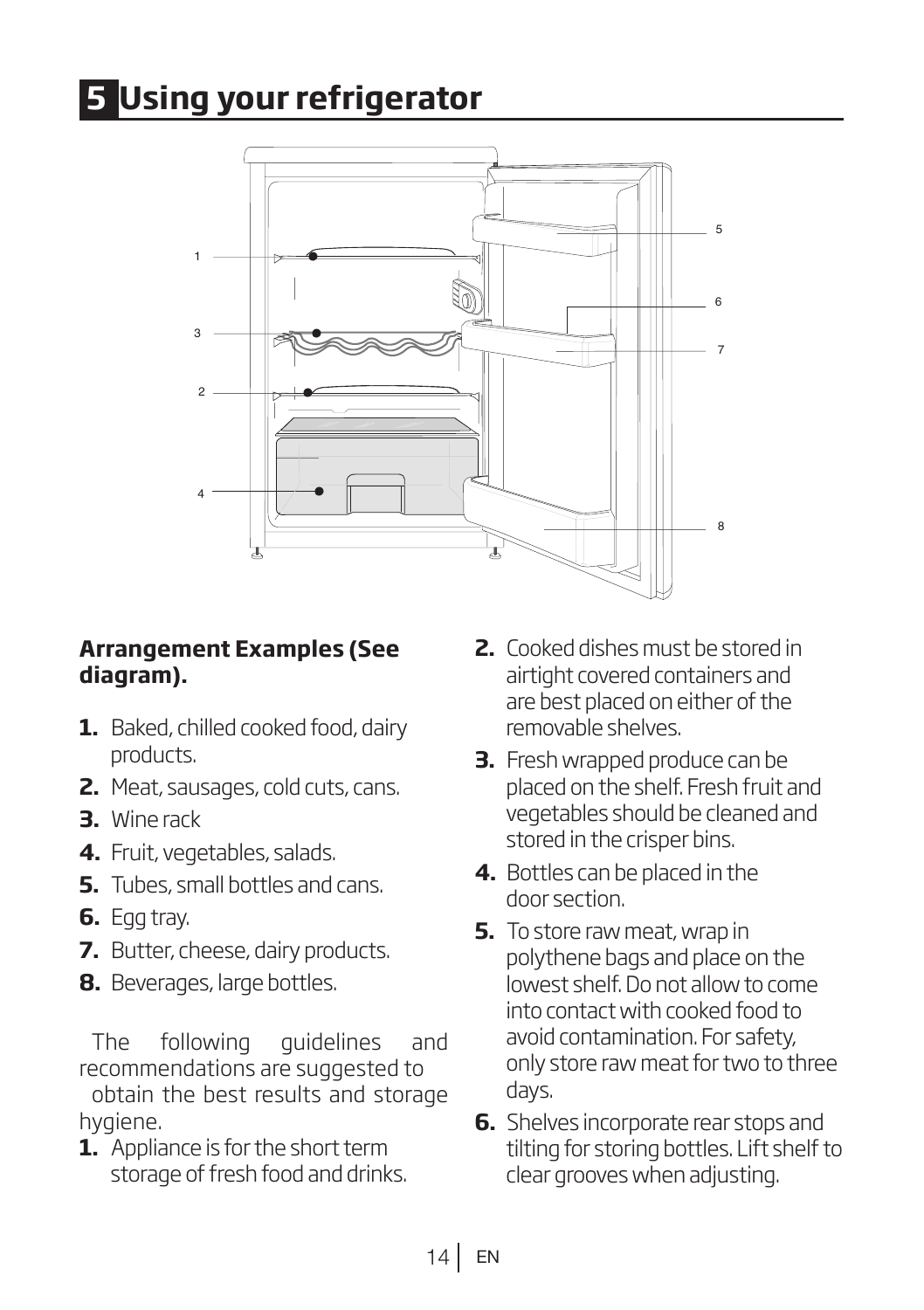- **7.** To tilt a shelf place the back of the shelf one level below the front of the shelf. To remove a tilted shelf, first release the back off the grooves and then pull it.
- **8.** Keep the food packed, wrapped or covered. Allow hot food and beverages to cool before placing them in the fridge. Do not store explosive substances in the refrigerator. High proof alcohol must be stored upright in sealed containers. Left over canned food should not be stored in the can.

### **9. Side handle to be fitted by the user (Supplied in the appliance)**

- **10.** Some fruit and vegetables suffer damage if kept at temperatures near 0 degrees centigrade. Therefore wrap pineapples, melon, cucumbers, tomatoes and similar produce in polythene bags.
- **11.** Shelves, racks, crisper bins, dairy compartments, drawers, bottle grippers are all removable.
- **12.** Always wrap food using a suitable packaging material before storing in your appliance to avoid contact with the appliance surface and food remains for hygiene reasons.

## **Temperature Control And Adjustment**

Operating temperatures are controlled by the thermostat

5

 $\overline{a}$ 

 $\overline{4}$ 

 $\overline{a}$ 3  $\overline{a}$  $\overline{2}$ L,  $\overline{1}$  $\overline{a}$  $\overline{O}$ 

(seediagram). Settings may be made from 1 to 5, the coldest position.

When the appliance is switched on for the first time, the thermostat should be adjusted so that after 24 hours, theaverage fridge temperature is no higher than  $+5^{\circ}$ C (+41°F).

We recommend you set the thermostat halfway between the 1 and 5 setting and monitor to obtain the desired temperature i. e. towards 5 you will obtain a colder fridge temperature and vice versa. Some sections of the fridge may be cooler or warmer (

such as the salad crisper and the top part of the cabinet ) which is quite normal.Over ambient temperatures of 25°C (77°F) especially in summer turn the thermostat knob towards 5. Under ambient temperatures of 25°C (77°F) turn the thermostat knob to a half way position.

Frequent door opening cause higher internal temperatures, so close the door as soon as possible after use. In case of a temporary ice build up in the fridge compartment reduce the thermostat setting to 1, monitoring at the same time that the fridge temperature is maximum +5 degrees C (41 degrees F). Once the ice build up disappears and the appliance starts auto defrosting again as normal, then you may increase the thermostat setting, if required.

15 EN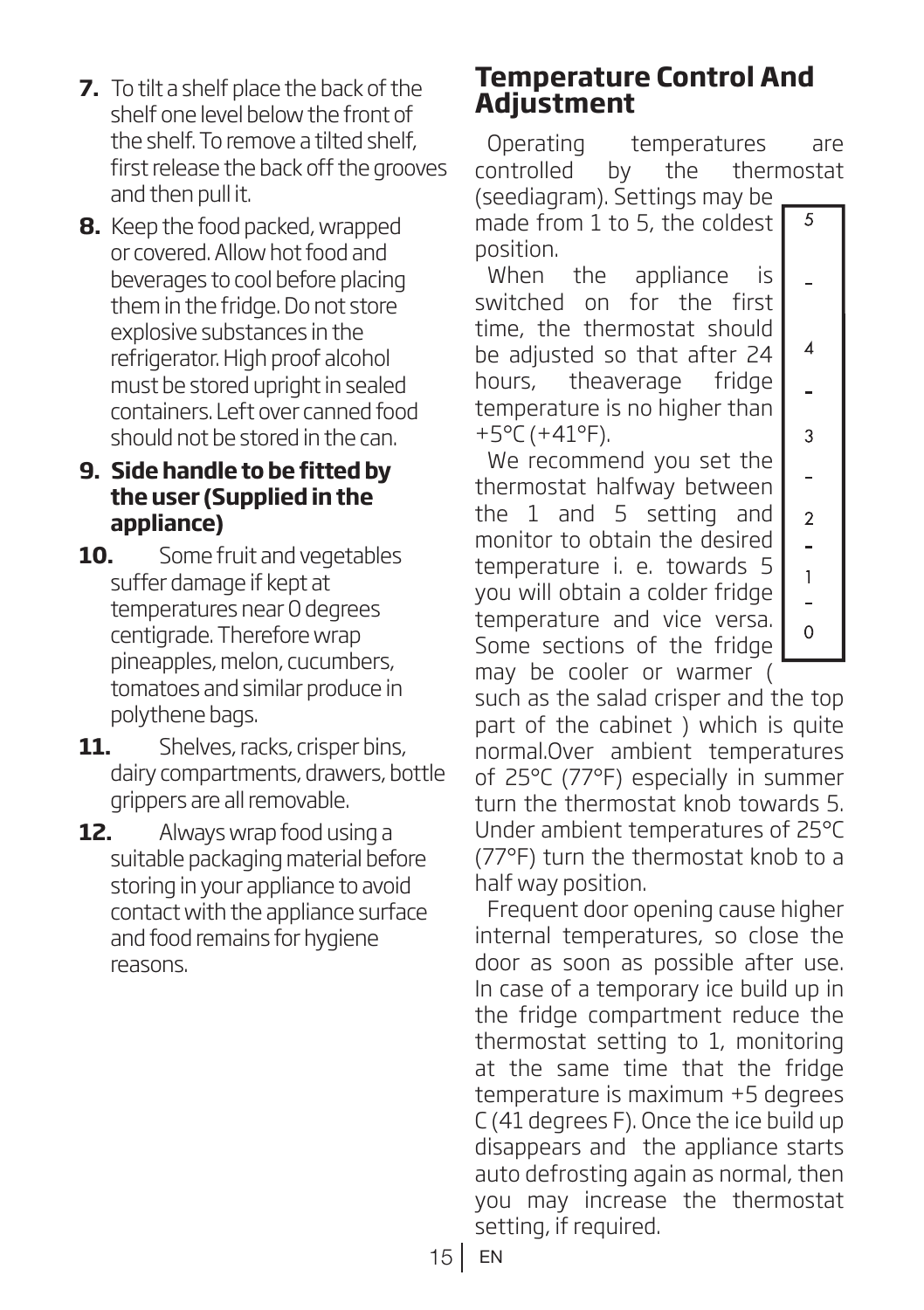# **Defrosting**

The larder fridge defrosts automatically. The defrosting water runs to the drain tube via a collection channel and is evaporated in a special container (1)at the back of the appliance (see diagram).

During defrosting water droplets may format the back of the larder fridge where concealed evaporator is located. Some droplets may remain on the liner and refreeze when defrosting is completed.

Do not use pointed or sharp edged objects such as knives, forks to remove the droplets which have refreezed. If at any time the defrost water does not drain from the collection channel, check to ensure that no food particles have blocked the drain tube.

The drain tube can be cleared by pushing the special plastic plunger provided downthe drain tube.

# **Changing the illumination lamp**

To change the Bulb/LED used for illumination of your refrigerator, call your AuthorisedService.

The lamp(s) used in this appliance is not suitable for household room illumination. The intended purpose of this lamp is to assist the user to place foodstuffs in the refrigerator/ freezer in a safe and comfortable way.The lamps used in this appliance have to withstand extreme physical conditions such as temperatures below -20 °C.

(only chest and upright freezer)

This product is equipped with a lighting source of the "G" energy class.

The lighting source in this product shall only be replaced by professional repairers.

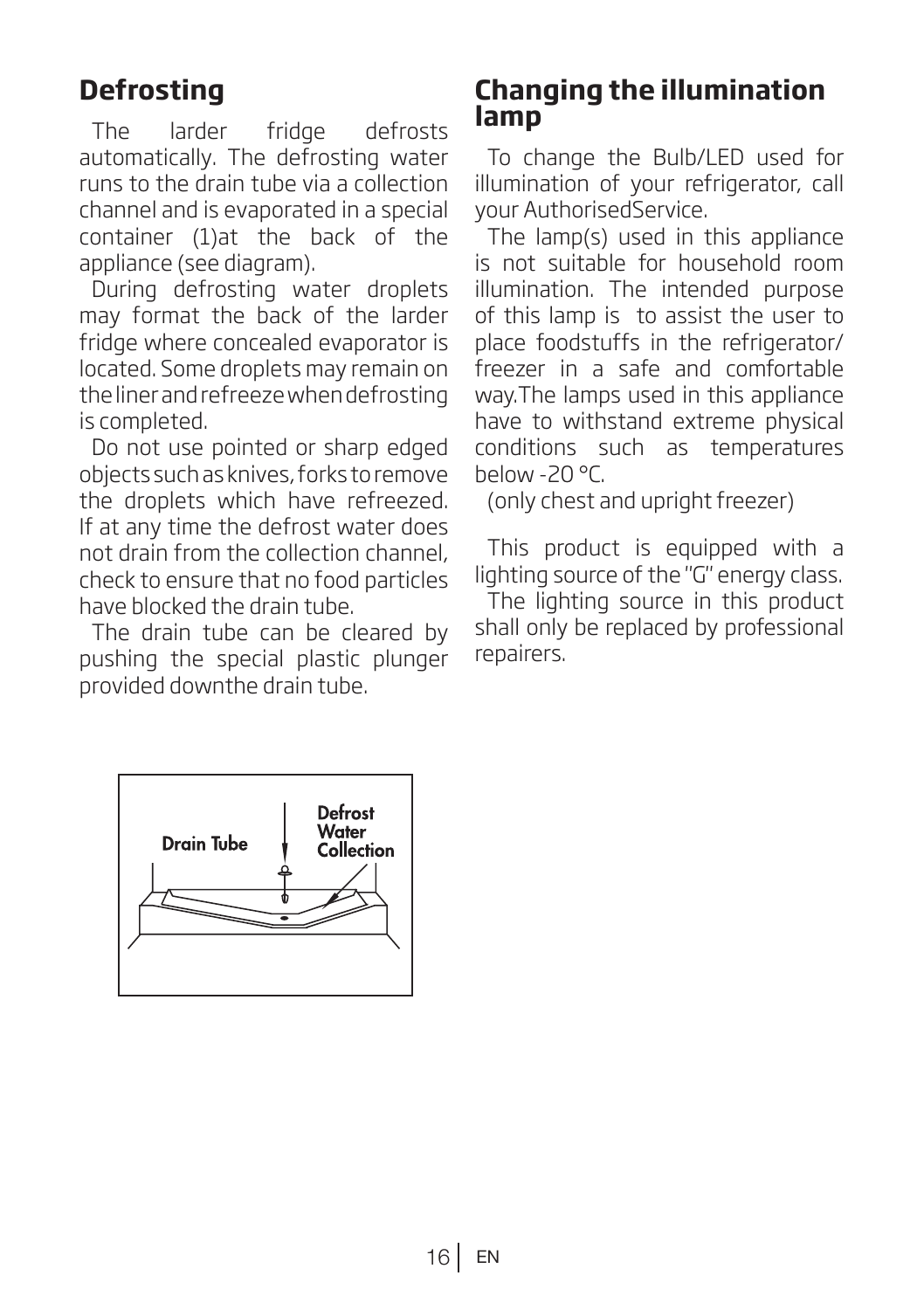# **6 Maintenance and cleaning**

- We recommend that you switch off the appliance at the socket outlet and pull out the mains plug before cleaning.
- Never use any sharp abrasive instrument, soap, household cleaner, detergent and wax polish for cleaning.
- Use luke warm water to clean the cabinet of the appliance and wipe it dry.
- Use a damp cloth wrung out in a solution of one teaspoon of bicarbonate of soda to one pint of water to clean the interior and wipe it dry.
- If the appliance is not going to be used for a long period of time switch it off,remove all food, clean it and leave the door ajar.
- Any dust that gathers on the condenser, which is located at the back of the should be removed once a year with a vacuum cleaner.
- Check door seals regularly to ensure they are clean and free from food particles..
- Never :
- Clean the worktop with unsuitablematerial; eg petroleum based products.Subject it to hot temperatures in any way.Scour, rub etc., with abrasive material.
- ANever use cleaning agents or water that contain chlorine to clean the outer surfaces and chromium coated parts of the product. Chlorine causes corrosion on such metal surfaces.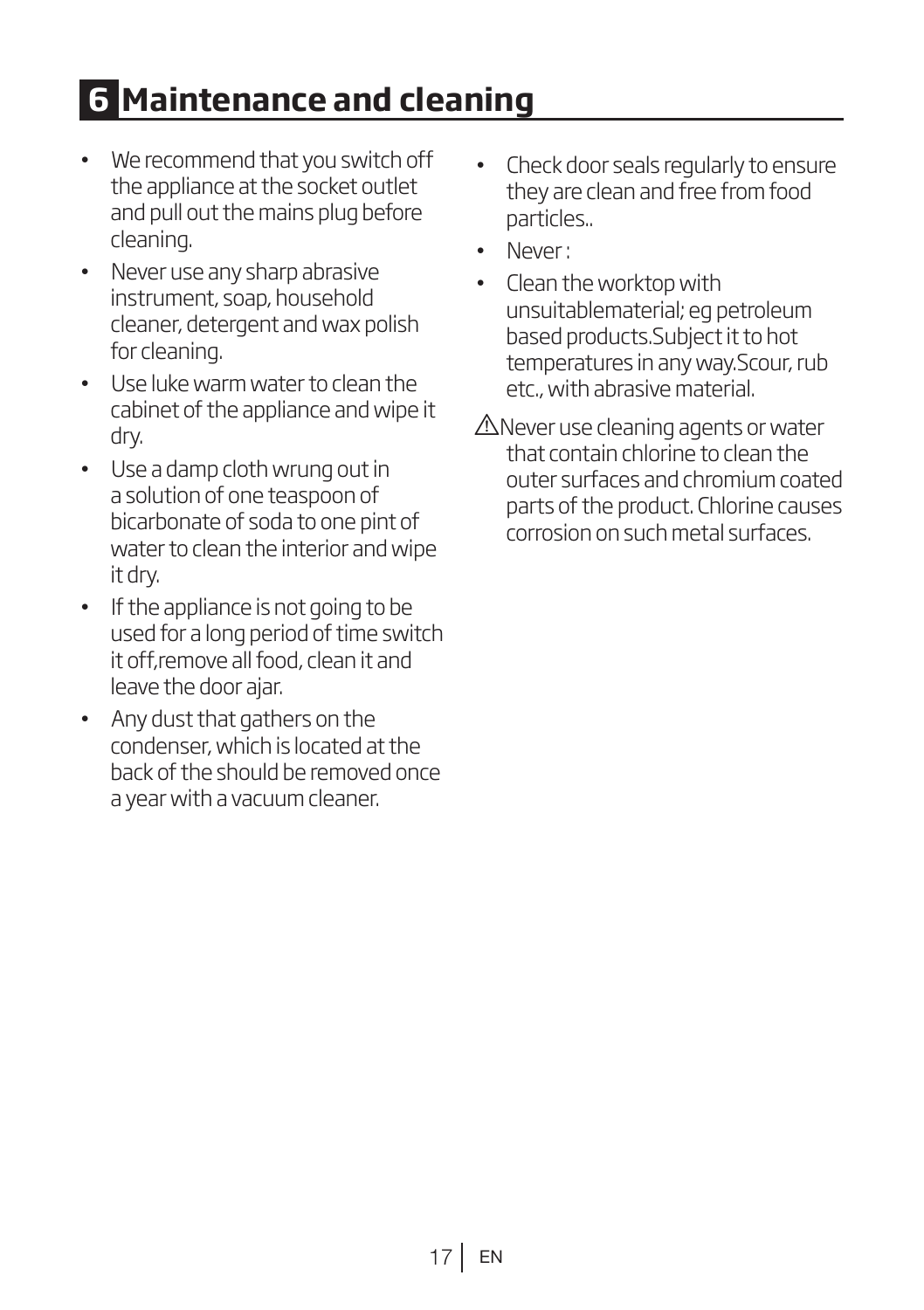# **7 Do's and Don'ts**

Do- Clean your appliance regularly (See "Cleaning and Care")

Do- Keep raw meat and poultry below cooked food and dairy products.

Do-Keep food for as short a time as possible and adhere to 'Best Before' and "Use By" dates.

Do- Take off any unusable leaves on vegetables and wipe off any soil.

Do- Leave lettuce, cabbage, parsley and cauliflower on the stem.

Do- Wrap cheese firstly in greaseproof paper and then in a polythene bag excluding as much air as possible. For best results take out of the fridge compartment an hour before eating.

Do- Wrap raw meat and poultry loosely in polythene or aluminium foil. This prevents drying.

Do- Wrap fish and offal in polythene bags.

Do- Wrap food which have a strong odour or can dry out in polythene bags, aluminium foil or place in an airtight container.

Do- Wrap bread well to keep it fresh.

Do- Chill white wines, beer, lager and mineral water before serving.

Don't- Store bananas in your fridge.

Don't- Store melon in your fridge. It can be chilled for short periods as long as it is wrapped to avoid it flavouring other food.

Don't- Leave the door open for long periods as this will make the larder refrigerator more costly to run.

Don't- Don't- Store poisonous or any dangerous substances in the larder refrigerator. Your larder refrigerator has been designed for the storage of edible foodstuffs only.

Don't- Consume food which has been stored for an excessive time in the larder refrigerator.

Don't- Consume food which has been stored for an excessive time in the larder refrigerator.

Don't- Store cooked and fresh food together in the same container. They should be packaged and stored seperately.

Don't- Let defrosting food or food juices drip onto food in your larder refrigerator.

## **Problem Solvıng**

If the appliance does not operate when switched on, check whether:

- The plug is inserted properly in the socket and that the power supply is on. (To check the power supply to the socket, plug in another appliance)
- The fuse has blown/circuit breaker has tripped/main distribution switch has been turned off.
- The temperature control has been set correctly.
- New plug is wired correctly if you have changed the fitted moulded plug.

If the appliance is still not operating after the above checks, please refer to the section on "How To Obtain Service".

Please ensure that above checks have been made as a charge will be made if no fault is found.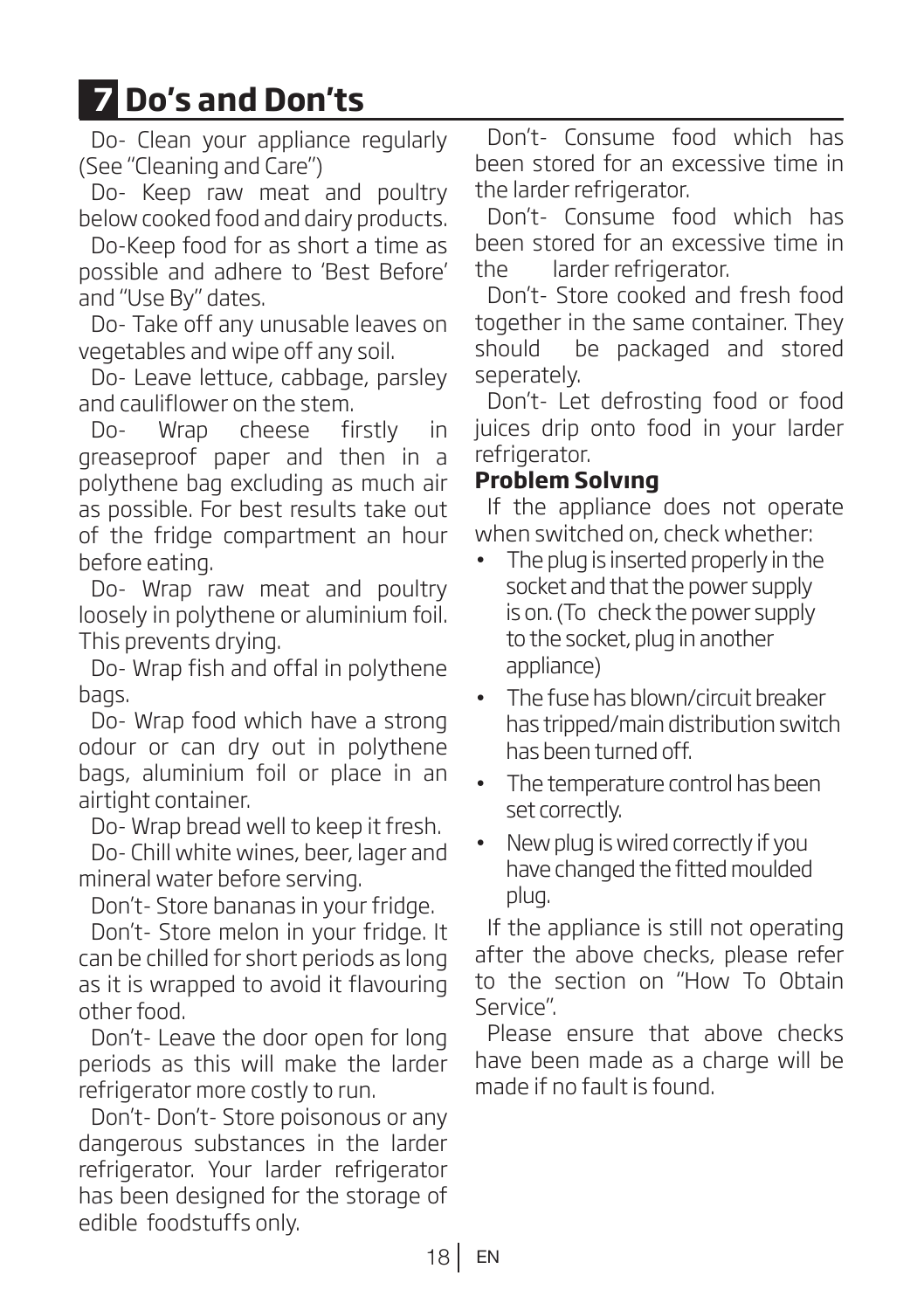Your new Zenith product is guaranteed against faulty materials, defective components or manufacturing defects. The guarantee starts from the date of original purchase of the product for a period of one (1) year, unless Beko plc (the "Manufacturer") agrees to extend the guarantee for the product in writing. If you have any questions about the guarantee on your product (including how long it is valid), please contact your retailer or our Call Centre on 0333 207 2028.

This guarantee does not in any way diminish or affect your statutory rights in connection with the product. This guarantee is in addition to your statutory rights as a consumer. If you have any questions about these rights, please contact the retailer from which you purchased the product. In certain circumstances, it is possible that your statutory rights may offer additional or higher levels of protection than those offered under the terms of this guarantee.

## **What is covered by this guarantee?**

• Repairs to the product required as a result of faulty materials, defective components or manufacturing defects.

• Functional replacement parts to repair a product.

• The costs of a Zenith Approved Engineer to carry out the repair.

### **What is not covered?**

• Transit and delivery damage.

• Cabinet or appearance parts, including but not limited to control knobs, flaps and

handles.

• Accessories and/or consumable items including but not limited to ice trays, scrapers,

cutlery baskets, filters and light bulbs.

• Repairs necessary as a direct or indirect result of:

Accidental damage, misuse or abuse of a product.

 An attempted repair of a product by anyone other than a Zenith Approved Engineer (the "Engineer").

Installation or use of a product where such installation or use fails to meet the requirements contained in this guarantee or the product manual.

• Repairs to a product operated at any time on commercial or non-residential household premises (unless we have previously agreed to the installation environment).

This guarantee is limited to the cost of repairing the product. To the extent permitted by law, Beko plc (the "Manufacturer") does not accept and will not be held liable for any financial loss incurred in connection with the failure of any product to operate in accordance with the expected standards. Such financial loss includes but is not limited to loss arising from:

• Time taken off work.

- Damaged food, clothing or other items.
- Meals taken at restaurants or from takeaways.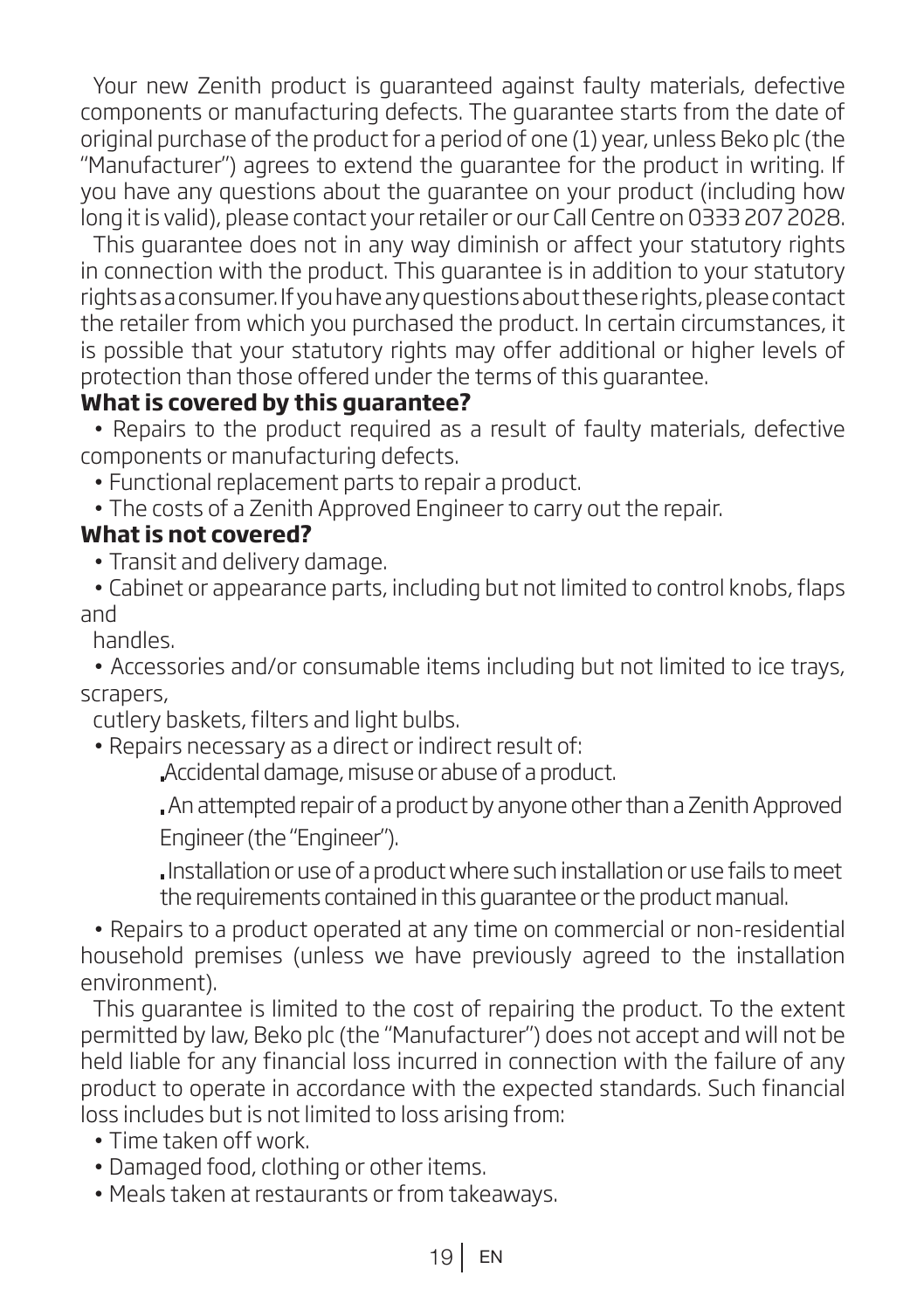• General compensation for inconvenience. Important Notes

• Your product is designed and built for domestic household use only.

• The guarantee will automatically be void if the product is installed or is used in commercial or non-residential domestic household premises, unless we have previously agreed to the installation environment.

• The product must be correctly installed, located and operated in accordance with the instructions contained in the product manual provided with your product.

• Professional installation by a qualified electrical domestic appliance installer is recommended for all washing machines, dishwashers and electric cookers (as incorrect installation may result in you having to pay for the cost of repairing the product).

• Gas Cookers must be professionally installed by a Gas Safe (or Gas Networks Ireland for Republic of Ireland) registered gas installer.

• This guarantee is given in respect of products purchased and used within the United Kingdom.

• This guarantee is effective from the initial date of purchase of a new product from an authorised retailer and will be void if the product is resold.

• This guarantee does not apply to graded sales (where the product is purchased as a second").

• Possession of a copy of these terms and conditions does not necessarily mean that a product has the benefit of this guarantee. If you have any questions, please call our Call Centre on the number set out above.

• The Manufacturer reserves the right to terminate the guarantee if its staff or representatives are subjected to physical or verbal abuse in the course of carrying out their duties.

• Optional extras, where available (i.e. extendable feet) are supplied on a chargeable basis only.

#### **Does Zenith offer replacements?**

This is a repair-only guarantee. On occasion the Manufacturer may at its sole discretion, replace your product with a new product instead of carrying out a repair. Where a replacement is offered, this would normally be an identical model, but when this is not possible, a model of similar specification will be provided. The Manufacturer will cover the costs and arrange for the delivery of the new product and for the return of the old product. Any costs related to disconnecting the faulty product and installing the replacement product will not be borne by the Manufacturer unless previously agreed to in writing. The original guarantee will continue to apply to the replacement product; the new product will not come with a new guarantee.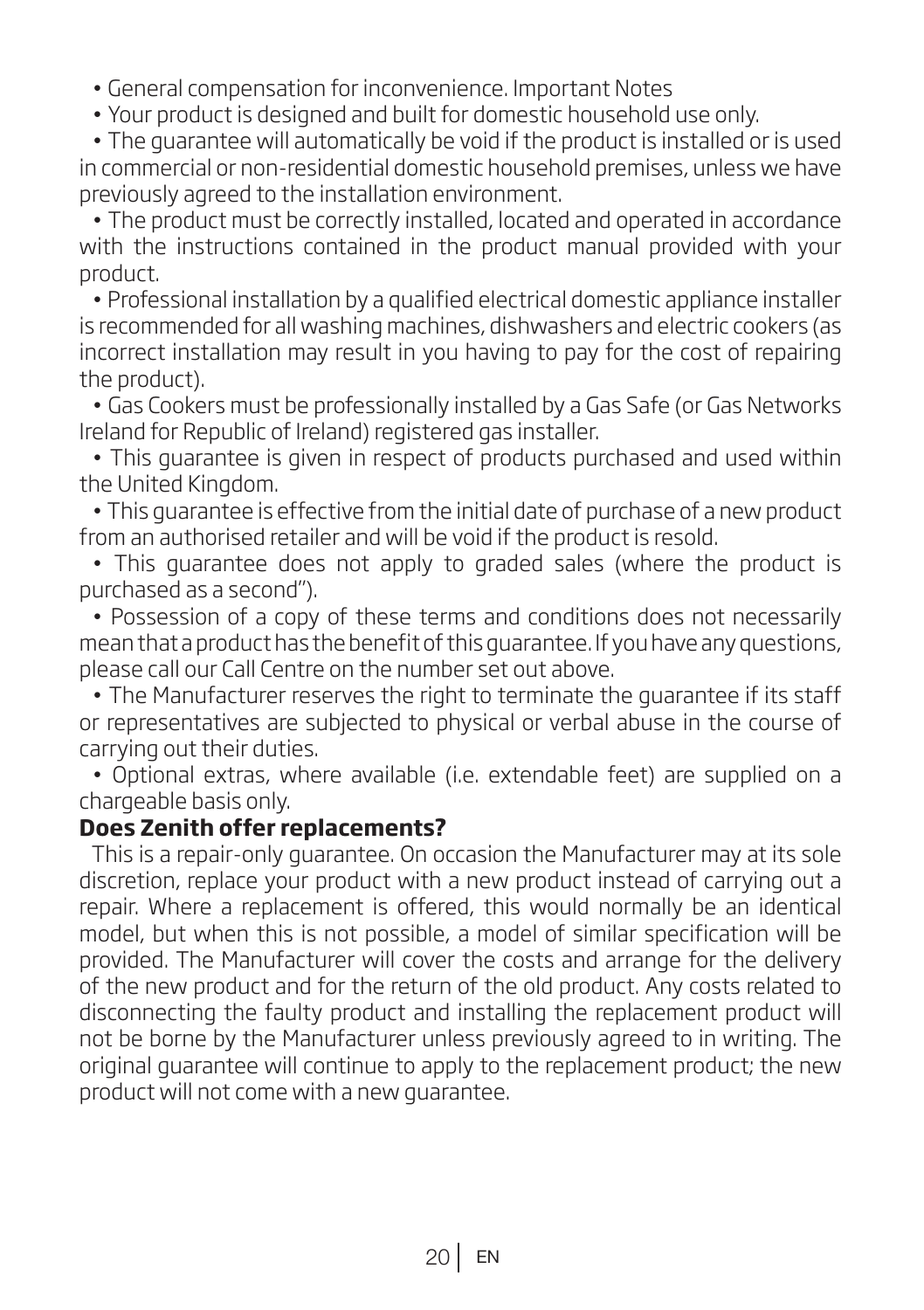### **When will the repair take place?**

Our engineers work Monday to Friday 9.00am to 5.00pm. Appointments outside these hours may be possible at the sole discretion of the Manufacturer but cannot be guaranteed. Whilst our Engineers will endeavour to minimize inconvenience and to meet requests for specific timed appointments, this cannot be guaranteed. The Manufacturer will not be liable for delays or if it is unable to carry out a repair because a convenient appointment cannot be arranged.

### **Will there be any charge for the repairs?**

It is your responsibility to provide evidence to the Engineer that your product is covered by this guarantee with a proof of purchase. The Manufacturer reserves the right to charge for the reasonable cost of any service call if:

• You cannot provide evidence that your product is covered by this guarantee.

• Where a service call has been made and the engineer finds that there is no fault with your product.

• That your product has not been installed or operated in accordance with the User

Instructions Booklet.

• That the fault was caused by something other than faulty materials, defective components or manufacturing defects.

• For missed appointments.

Payment of these costs are due immediately upon the Engineer providing you with an invoice. If you fail to pay the costs for the service call in a timely manner, the Manufacturer reserves the right to terminate the guarantee.

If you are a resident of the United Kingdom, this guarantee will be governed by English law and subject to the English Courts, save where you live in another part of the United Kingdom, in which case the law and courts of that location will apply.

#### **HOW TO OBTAIN SERVICE**

Please keep your purchase receipt or other proof of purchase in a safe place; you will need to have it should the product require attention under guarantee.

It will be useful if you complete the details below, as it will help us assist you when requesting service. (The model number is printed on the Instruction Booklet and the serial number is printed on the Rating Label affixed to the appliance). Recording of these details alone will not count as proof of purchase. A valid proof of purchase is required for under guarantee service.

#### **The area around the product must be easily accessible to the Engineer without the need for cabinets or furniture being removed.**

It is your responsibility to ensure our Engineers have a clean and safe environment to carry out any repairs.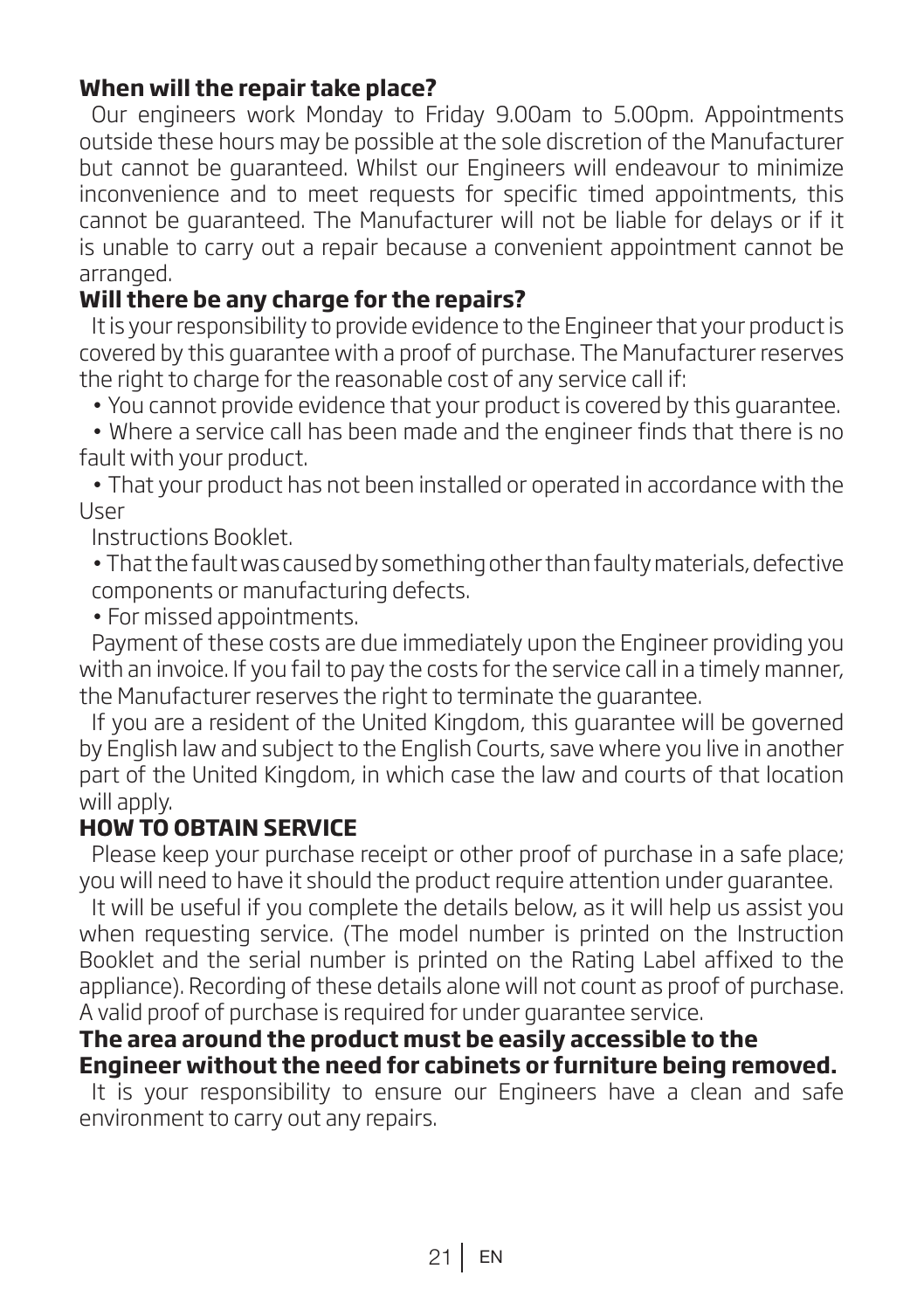#### **Model No: Serial No: Retailer: Date of purchase:**

For service under guarantee simply telephone the appropriate number below  **UK Mainland & Northern Ireland: 0333 207 2028.**

#### **Register your appliance at** https://www.zenithappliance.co.uk

Before requesting service please check the troubleshooting guide in the Operating Instructions as a charge may be levied where no fault is found even though your product may still be under guarantee.

#### **Service once the manufacturer's guarantee has expired.**

If you have purchased an extended guarantee please refer to the instructions contained within the extended guarantee agreement document, otherwise please call the appropriate number above where service can be obtained at a charge.

Should you experience any difficulty in obtaining service contact the Zenith Customer Helpline on Tel: 0333 207 2028 or email:

#### **customerservice@support.zenithappliance.co.uk**

This guarantee is provided by Beko plc. Beko House, 1 Greenhill Crescent, Watford, Herts, WD18 8QU. Beko plc is registered in England and Wales with company registration number 02415578.